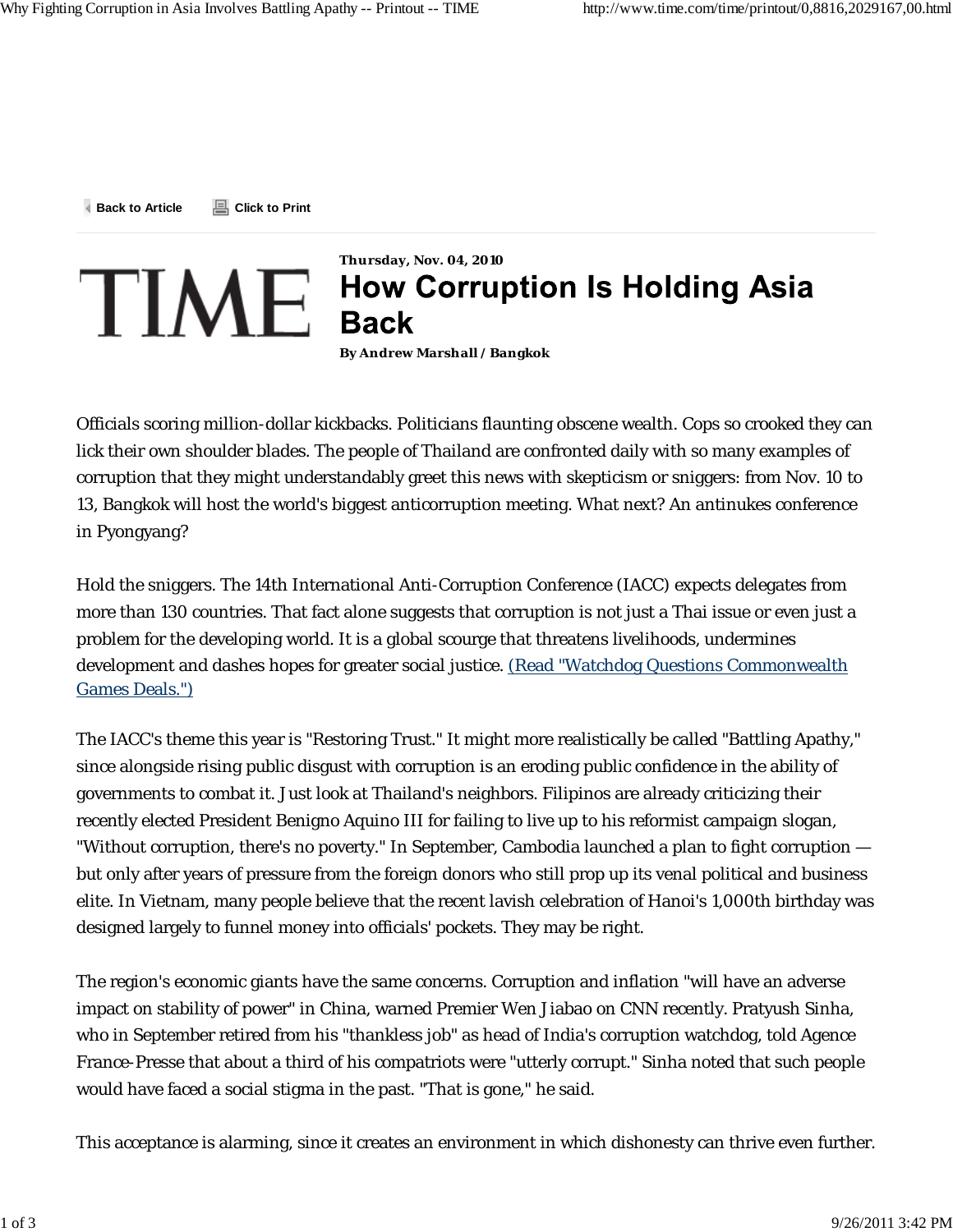So does the fact that the institutions whose job is to fight corruption are very often corrupt themselves. Last year, a 69-country survey by Transparency International (TI), the Berlin-based group behind the IACC, revealed what most of us who live in the developing world already know: the most common source of bribe demands is the police. One out of four respondents who had contact with the police in the previous year paid a bribe. The same survey found that the people enduring most of these demands are those least able to afford them. Poor families in Mexico, for example, spend almost a fifth of their income on petty bribes. Bribery is on the rise in countries on every continent, further burdening families already struggling to cope with a global recession. (See pictures of rough weather hitting Mexico.)

But extortion is not limited to law enforcement. Corruption is like the common cold: all pervasive, continuously mutating, probably incurable. It now infects even areas of public life that we once (rather naively) assumed to be immune, such as sport and nonprofit work. Total eradication is impossible, but that doesn't mean fighting back is futile. After a survey in Bangladesh showed that 44% of patients in public-health facilities paid bribes, hundreds of youth volunteers were dispatched to give free advice. Afterward, the number of bribes went down, and the number of available doctors went up.

Another unlikely source of inspiration is Indonesia. It ranks 111th out of 180 countries on the Corruption Perceptions Index, TI's annual attempt to measure the perceived levels of public-sector corruption. Yet faith in the country's Corruption Eradication Commission (KPK) has been so high that people have taken to the streets to protest threats to its independence. President Susilo Bambang Yudhoyono's perceived failure to protect the KPK from powerful enemies has eroded his credibility as an anticorruption President.

Catching them young also pays dividends. In Thailand — where parents routinely get their offspring into better schools by bribing teachers with so-called tea money — a pilot program is instructing children fresh out of kindergarten how to recognize and denounce corruption. While the scheme is tinged with desperation — let's target kids because grownups are a lost cause — similar projects have been successfully tried with older children from Macau to Moldova.

Another big issue at the Bangkok conference will be climate change — specifically, the billions of dollars the industrialized world has pledged to help developing countries mitigate and adapt to the adverse impacts of our warming planet. How do we ensure that this money reaches the truly vulnerable in graftridden countries like Bangladesh? TI calls climate change "perhaps the most complex global governance challenge the world has ever faced."

In Bangkok, the IACC faces a more immediate challenge. Its opening speaker, Thai Prime Minister Abhisit Vejjajiva, could lose his job if a court finds his Democrat Party guilty in an \$8 million donation scandal. There will doubtless be more sniggers if that happens, although it will certainly drive home the message of activists worldwide: corruption is everyone's problem — and apathy is no longer an option.

## See TIME's Pictures of the Week.